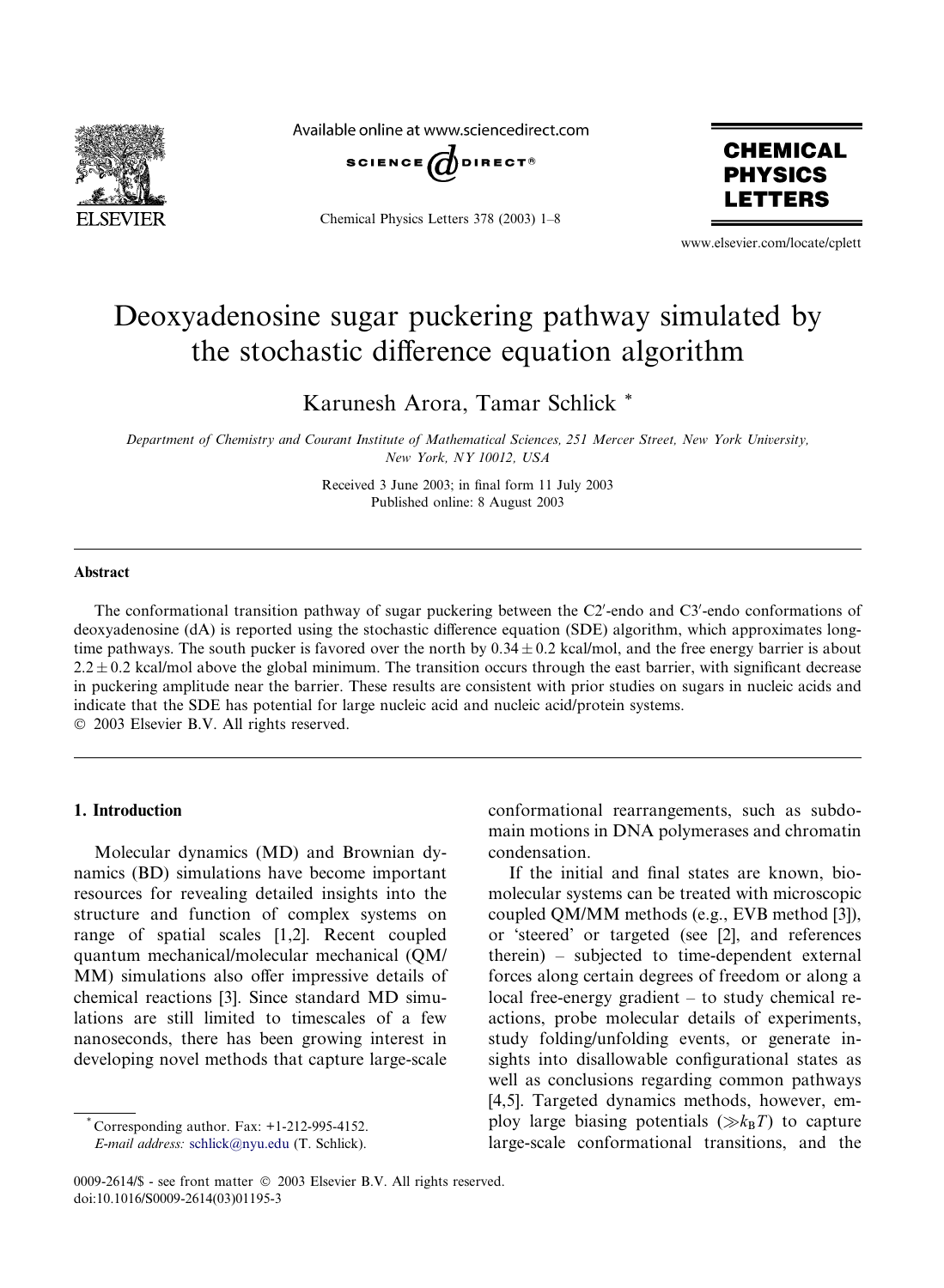resulting pathways cannot be related to known statistical ensembles at room temperature.

The stochastic difference equation (SDE) algorithm of Elber et al. [6] provides a numerically stable solution at arbitrary timesteps by a suitable path approximation. This advantage makes it possible to study dynamic processes at extended timescales. SDE is based on optimization of a classical action and is thus useful in the investigation of processes where reactant and product states are known. The SDE and its variants have been used to follow dynamics of biological processes on timescales varying from milliseconds to microseconds including, hemoglobin's R to T transition, C peptide's folding, ion permeation through a gramicidin ion channel, cyclodextrin glycosyltransferase's mechanism, protein A's folding pathways, and the kinetics of cytochrome C's folding (see citations in [7]). In this work, we develop and apply SDE for the first time to a nucleic acid system, namely the conformational transition pathway of sugar repuckering in a deoxyadenosine (dA) nucleoside.

It is now well established that the deoxyribose sugar plays an important role in the structure of nucleic acids. The overall conformation of a nucleoside can be described by the glycosyl torsion

angle  $(\chi)$ , backbone torsion  $(\gamma)$ , and phase angle of pseudorotation  $(p)$ , which effectively defines the sugar conformation based on a wave-like motion from a chosen mean plane defined by five ring atoms ( $v_0$  to  $v_4$ ) (see Fig. 1 and Eq. (3)). Theoretically, the pseudorotation angle can vary between  $0^{\circ}$  and 360 $^{\circ}$ , but is usually limited to the physiological subrange from  $-20^{\circ}$  to  $200^{\circ}$ . The sugar pucker conformational space for standard DNA is characterized by two energy minima at C3'-endo and C2'-endo conformations, also called north and south ranges, centering around  $p = 18^{\circ}$  and  $p = 162^{\circ}$ , respectively. These are characteristics of A-form and B-forms of DNA, respectively. The associated value of glycosyl torsion is A-DNAlike, or  $\chi = 201.1^{\circ}$  in C3'-endo, and B-DNA-like with  $\chi = 258.1^{\circ}$  in the C2'-endo conformation.

There have been many theoretical studies of sugars in nucleic acids. In the late 1970s, Levitt and Warshel pioneered, with Lifson and Warshel's newly developed Cartesian coordinate consistent force-field approach [8], a rigorous adiabatic mapping to investigate the variation of energy along the pseudorotation path. Their energy barrier of 0.6 kcal/mol between C2'-endo and C3'endo deoxyribose conformations [9] implies frequent interconversion at room temperature, as



Fig. 1. Schematic representation of the deoxyadenosine nucleoside. The labeled torsional degrees of freedom are denoted as:  $\gamma$ , O5'-C5'-C4'-C3'; χ, O4'-C1'-N9-C4; ν<sub>0</sub>, C4'-O4'-C1'-C2'; ν<sub>1</sub>, O4'-C1'-C2'-C3'; ν<sub>2</sub>, C1'-C2'-C3'-C4'; ν<sub>3</sub>, C2'-C3'-C4'-O4'; and ν<sub>4</sub>, C3'-C4'-O4'-C1'. The torsions  $\phi_1$ , C4'-C5'-O5'-HO5' and  $\phi_2$ , C4'-C3'-O3'-HO3' describe the rotation about the hydroxyl bonds; they do not affect the overall conformation of a nucleoside.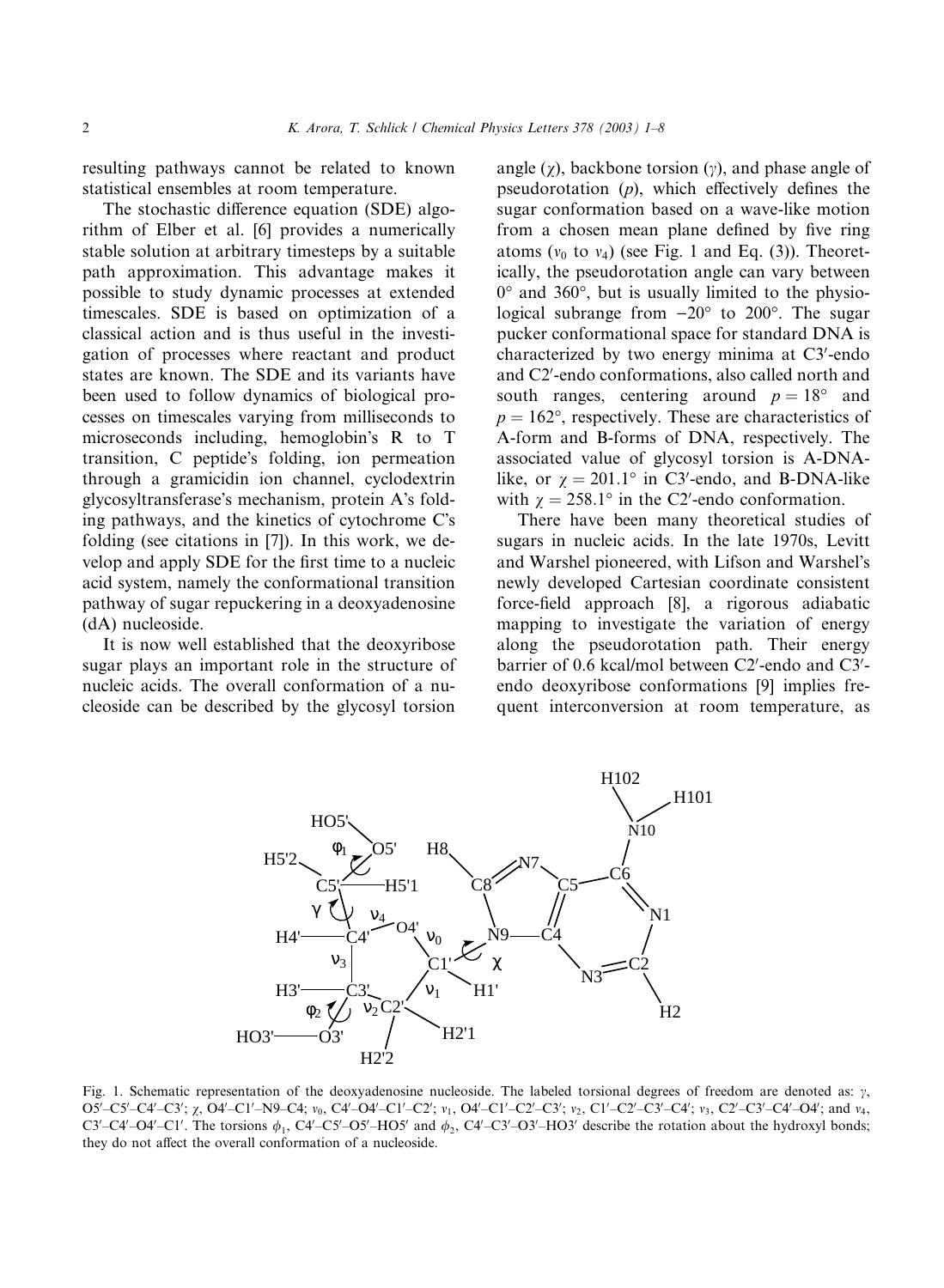observed in dynamics simulations [10,11] and deviating from an assumption of high energy barrier [12]. Olson and Sussman's [13] statistical analysis estimated the barrier to be 2–5 kcal/mol. Olson's [14] later molecular mechanics calculation that did not allow full structure relaxation stressed the gauche effect as an important factor in reproducing the properties of deoxyribose in solution and refined the estimate to about 2 kcal/mol [14]. Indeed, subsequent studies produced lower values (1.5 kcal/mol, Harvey and Prabhakaran [10]). Methods that do not reflect the sugar in its ambient solvent environment produce other values, typically higher (>4 kcal/mol, Foloppe and MacKerell [15], by high-level ab initio quantum mechanical calculations; 3.2 kcal/mol, Schlick

et al. [16], by energy minimization; and 1–2 kcal/ mol, Nilsson and Karplus [17], also by energy

minimization). Our motivation for this work is an application of the SDE method to a large DNA polymerase complex (DNA bound to primer/template) system to study polymerase mechanisms [18]. Though the SDE algorithm is implemented in the MOIL software [19] and available to the public, a nucleic acid force field (AMBER) had to be incorporated and carefully tested. Results of our study of the dynamics and energetics of the sugar ring in nucleosides suggest that the C2'-endo conformation of deoxyadenosine is thermodynamically favored over the C3'-endo conformation. The transition occurs through an east pseudorotation energy barrier with a decrease in the amplitude of the furanose ring as it passes over the barrier. The free energy barrier for the transition is  $2.2 \pm 0.2$ kcal/mol. Results are in agreement and further confirm the previous estimates on nucleosides [9,10,14,17,20]. Though, of course the barrier between the two minima of deoxyadenosine C2'endo and C3'-endo states is not more than few kcal/mol, and thus even standard MD can be used to sample the sugar conformational space and generate an ensemble for reliable estimation of thermodynamic free energies, our current study on the free nucleoside serves as the benchmark for future work on applying SDE with the AM-BER nucleic acid force field to protein/DNA systems.

#### 2. Methods

#### 2.1. The SDE method

The SDE algorithm developed by Elber et al. [21] is based on the formulation of molecular dynamics as a boundary value problem. For specified coordinates of initial  $(Y_1)$  and final conformation  $(Y_2)$ , (mass-weighted) coordinates  $(Y)$  are solved as a function of the trajectory length l. A search is made for a trajectory that makes the action  $(S)$ stationary, where the action is expressed as

$$
S = \int_{\vec{Y}_1}^{\vec{Y}_2} \sqrt{2(E - U)} \, \mathrm{d}l. \tag{1}
$$

Here  $E$  is the total energy,  $U$  is the potential energy, and  $dl$  is a length element. The (fixed) endpoints  $\vec{Y}_1$  and  $\vec{Y}_2$  are coordinates of dA's C2'endo and C3'-endo conformations, respectively. SDE uses a discretized version of the action  $S \cong \sum_i$  $\sqrt{2(E - U)} \Delta l_{i,i+1}$  to define the classical trajectory. According to the principle of least action, a stationary point of S exists (S need not be a minimum or maximum); a trajectory that makes S stationary also solves the classical equations of motion. Such a trajectory is computed by optimizing the gradient norm given by the following target function  $T_{\text{G}}$ :

$$
T_{\rm G} = \sum_{i} \left( \frac{\partial S / \partial Y_{i}}{\Delta l_{i,i+1}} \right)^{2} \Delta l_{i,i+1} + \lambda \sum_{i} \left( \Delta l_{i,i+1} - \langle \Delta l \rangle \right)^{2},\tag{2}
$$

where the variables  $Y_i$  from 0 to  $N + 1$  are all the structures along the path, and the parameter  $\lambda$ defines the coupling strength of a restraint that maintains the structures equally distributed along the trajectory  $(\langle \Delta l \rangle = 1/(N+1) \sum \Delta l_{i,i+1})$ . For sufficiently small steps,  $\Delta l_{i,i+1}$ , the exact classical trajectory is recovered.  $T_G$  is minimized subject to additional constraints to keep the rigid body translations and rotations constant [22]. Two major assumptions in the application of the SDE method are the use of the implicit Born solvation model [23–25] and the filtering of high-frequency motions [21]. The former can be alleviated using greater computer time, but the filtering makes SDE applicable to long-time trajectories.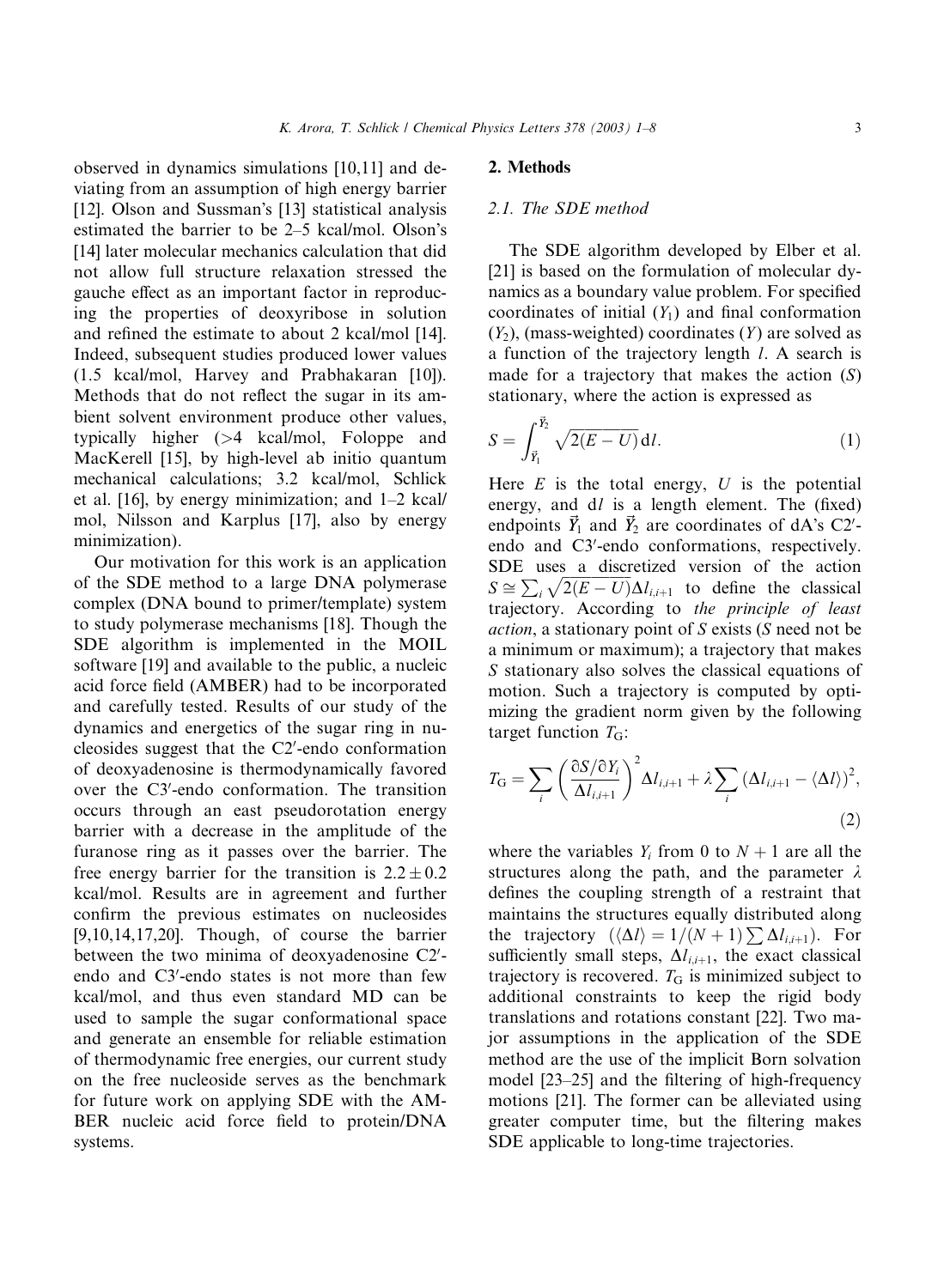Note that the trajectories are parameterized as a function of length and not time according to recent formulations [21]. For a comparison of the formulations and their evaluation, see [6]. An overview of the SDE method and its computational efficiency are provided elsewhere [6,21].

## 2.2. Sugar conformation description

The sugar puckering pseudorotation angles  $(p)$ and puckering amplitude  $(v<sub>max</sub>)$  used to describe the conformational state of the sugar are determined following the work of Rao, Westhof, and Sundraligam (RWS) [26]. In the original work [27], Altona and Sundraligam (AS) calculate the furanose puckering phase angle  $p$  from the following formula:

$$
p = \tan^{-1} \left[ \frac{(v_4 + v_1) + (v_3 + v_0)}{2v_2(\sin 36^\circ + \sin 72^\circ)} \right].
$$
 (3)

Here, the  $v_i$  are the five endocyclic torsion angles:  $v_0$ , C4'–O4'–C1'–C2';  $v_1$ , O4'–C1'–C2'–C3';  $v_2$ ,  $C1'$ - $C2'$ - $C3'$ - $C4'$ ;  $v_3$ ,  $C2'$ - $C3'$ - $C4'$ - $O4'$ ; and  $v_4$ ,  $C3'$ - $C4'$ - $O4'$ - $C1'$ . The sugar puckering amplitude  $(v<sub>max</sub>)$  measures the extent of deviations of torsion angles from zero and is described as follows:

$$
v_{\text{max}} = v_2 / \cos p. \tag{4}
$$

However, in the AS method, the value of  $v_{\text{max}}$ depends on the choice of origin atom (i.e.,  $O4'$ atom opposite  $v_2$ ). To overcome this shortcoming, Rao et al. (RWS) describe a better formulation based on an approximate Fourier analysis which treats all the endocyclic torsions equally [10,26], as follows:

$$
A = \frac{2}{5} \sum_{j=0}^{4} v_j \left( \frac{4\pi j}{5} \right),
$$
  
\n
$$
B = -\frac{2}{5} \sum_{j=0}^{4} v_j \left( \frac{4\pi j}{5} \right),
$$

$$
v_{\text{max}}^2 = (A^2 + B^2),\tag{5}
$$

$$
p = \tan^{-1}\left(\frac{B}{A}\right). \tag{6}
$$

From experimental structures, typical C3'-endo state lies in the N (north) range of pseudorotational values,  $-1^{\circ} \leq p \leq 34^{\circ}$ , and the C2'-endo is in the S (south) range,  $137^{\circ} \leq p \leq 194^{\circ}$ . Here, we use the term C3'-endo and C2'-endo to denote these ranges rather than a localized set of specifically puckered states.

## 2.3. Preparation of  $C2'$ -endo and  $C3'$ -endo states of deoxyadenosine

Since the stochastic difference equation algorithm is based on a boundary value formulation, the coordinates of the initial and final states must be specified. The published Cartesian coordinates for the deoxyadenosine in C2'-endo and C3'-endo energy minima computed at MP2/6-31G\* level of theory were obtained [15]. Ten molecular dynamics simulations of 1 ns each at 300 K were performed starting from these structures corresponding to north and south energy minima. The molecular dynamics module in MOIL [19] was used to perform these computations. The force field in MOIL is AMBER parm99.dat parameter set [28]. The equations of motion were integrated using the Velocity Verlet Verlet algorithm with a timestep of 1 fs. All van der Waals and electrostatic cutoffs were considered (i.e., no cutoffs were applied), and the nonbonded list was updated every 10 steps. The dielectric constant was set to unity, and 1–4 scaling factors were set as 2 and 8 for electrostatic and Lennard–Jones interactions, respectively, following MOIL protocols. Solvation effects were modeled implicitly using Gibbs–Born solvation scheme [23] as done in MOIL. The temperature was maintained at the desired value using velocity scaling. The glycosyl torsion  $\gamma$  was harmonically constrained with the force constant of 30 kcal/mol to be A-DNA-like ( $\chi = 201.1^{\circ}$ ) and B-DNA-like ( $\chi = 258.1^{\circ}$ ) in all simulations starting from north, and south energy minima, respectively, to mimic conditions in a polynucleotide chain. The dihedral angle  $\gamma$  was harmonically constrained at a value of  $50^{\circ}$  corresponding the *gauche*  $(g^+)$  conformation predominantly observed in A- and B-forms of DNA. The ensemble of structures generated from the different MD runs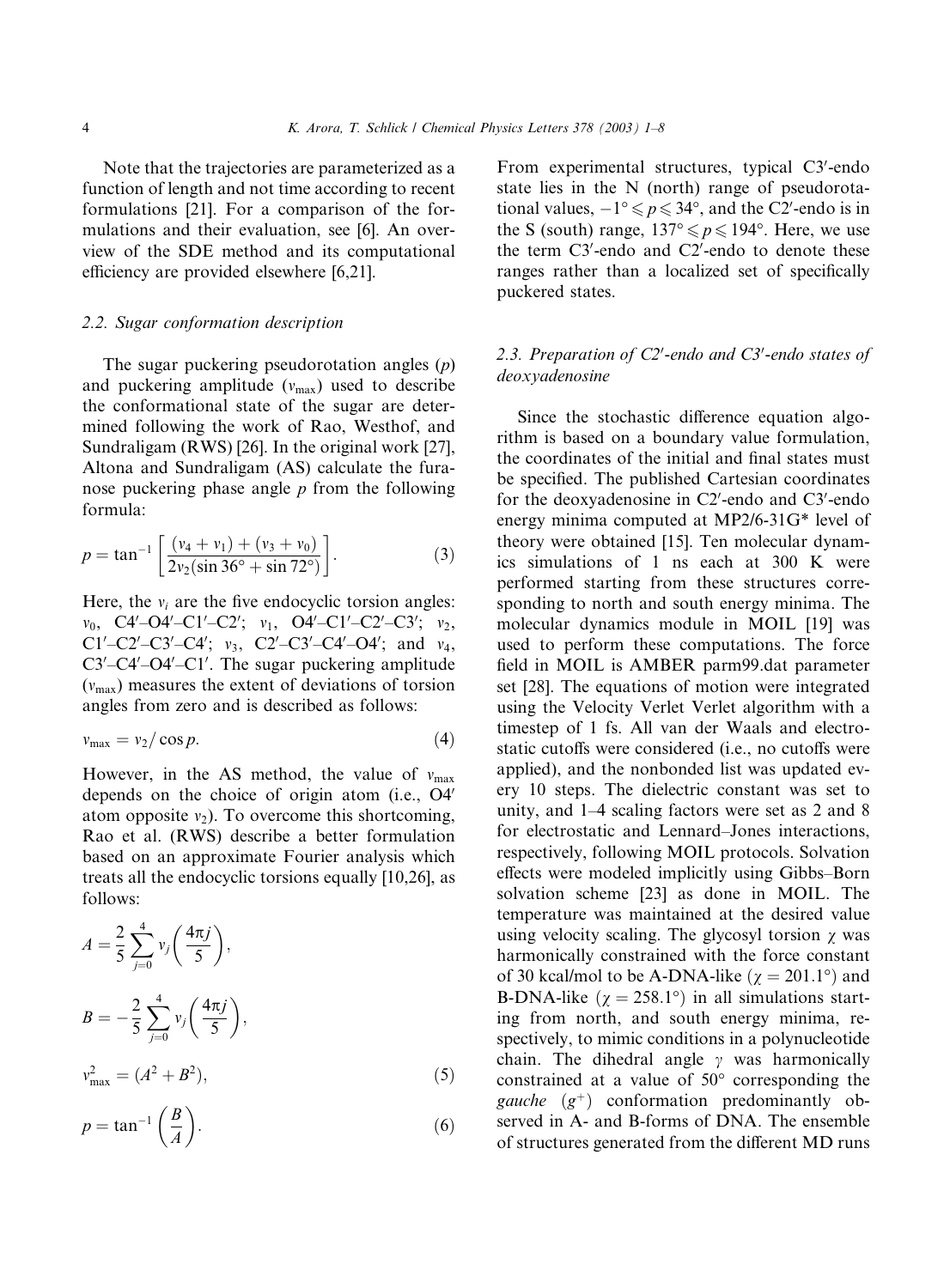was used to compute multiple SDE trajectories, as described below.

## 2.4. SDE trajectories

In total, 50 trajectories were computed between the north and south energy minima. Structures in C2'-endo and C3'-endo conformations were randomly selected from the ensemble generated above such that none of the coordinates were repeated. The parm99.dat version of the AMBER force field was used [28] with the solvent effects modeled implicitly using surface generalized Born model [23]. The AMBER force field had to be converted into format suitable for MOIL [19]. Prior to generating SDE trajectories, the force field was tested by performing several 10 ns ordinary MD simulations starting from the deoxyadenosine C2'-endo conformation and ensuring compatible trajectories.

Given the coordinates of deoxyadenosine C2'endo and C3'-endo conformations, minimum energy paths were calculated and used as initial guesses for the SDE trajectories. The minimum energy paths were generated using the self-penalty walk (SPW) functional [22] with 101 grid points. The SPW minimizes the energies in the structures along the path generated by simple linear interpolation of Cartesian coordinates and provides a reasonable initial guess path. The paths were optimized for 10 000 steps. At the end of these minimum energy path calculations, the RMS distance between sequential structures was of the order of  $0.1-0.2$  Å.



Fig. 2. Histograms of the deoxyadenosine sugar pucker pseudorotation phase angles p, glycosyl torsion  $\chi$ , and backbone torsion  $\gamma$ from 50 SDE trajectories. The histograms were computed with a bin width of  $23^{\circ}$ ,  $12^{\circ}$ , and  $2^{\circ}$ , respectively.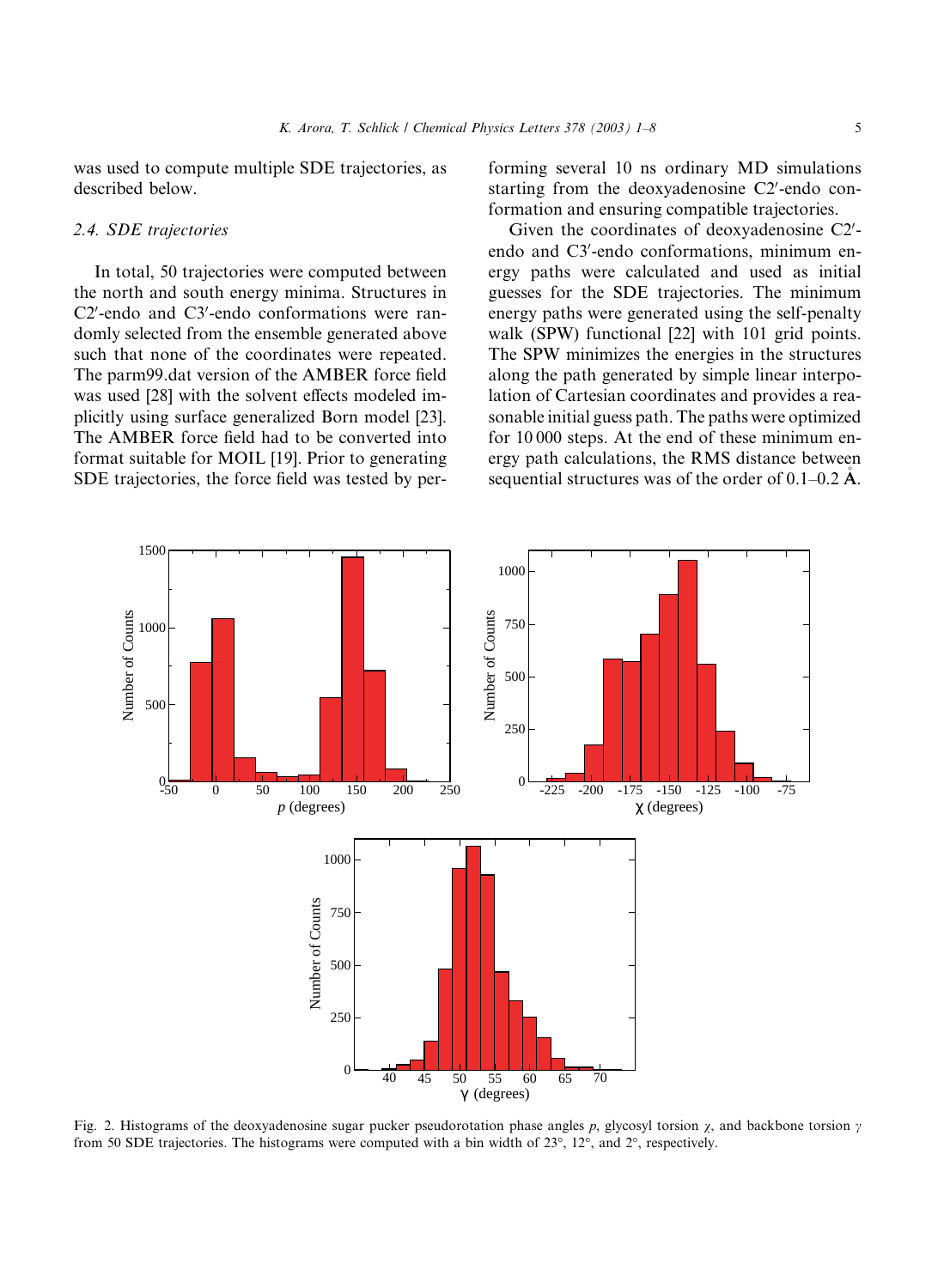SPW calculations were further refined by the SDE formalism. The total energy of the system,  $E$ , was estimated from the standard initial-value molecular dynamics simulations that were equilibrated at room temperature. Both C3'-endo and C2'-endo conformations of deoxyadenosine were used to estimate the energy  $E$ . The target function  $T<sub>G</sub>$  (or the path) was optimized by using five cycles of 2000 simulated annealing steps. The typical value of the gradient of the target function,  $T<sub>G</sub>$ , normalized to the number of degrees of freedom, was 3.5 amu kcal/mol/ $\vec{A}$ . The simulated annealing temperatures varied linearly from 300 to 0.1 K during each cycle. The trajectories used in the analyses are described in the next section.

## 3. Results

The trajectories were analyzed for the torsional degrees of freedom  $\chi$ ,  $\gamma$ , and p which effectively characterize the overall conformation of deoxyadenosine. The histograms in Fig. 2 depict the probability distributions of  $\chi$ ,  $\gamma$ , and p collected over 50 trajectories. Clearly, the probability distributions for the glycosyl angle  $\chi$  and backbone torsion  $\gamma$  are unimodal while that for the pseudorotation phase angle  $p$  is bimodal. Therefore, we express the potential of mean force  $(W(p))$  as a function of  $p$  as follows:

$$
W(p) = -k_B T \ln P(p),\tag{7}
$$

where  $k_B$  is the Boltzmann constant, T is the temperature, and  $P(p)$  is the probability distribution of phase angle of pseudorotation. The free energy plot  $-k_BT \ln P(p)$  in units of kcal/mol is shown in Fig. 3. (The choice of  $p$  as the reaction coordinate is also supported by previous quantum mechanical studies [29–31], which suggested that there is no energy barrier separating low and high anti  $\chi$  values.) The value of  $\gamma$  is well within the range from  $0^{\circ}$  to  $120^{\circ}$  with a mean value around 53 $\degree$  corresponding to  $g^+$  conformation found predominantly in experimentally observed A- and B-DNA structures. We note that no assumption of equilibrium conditions nor of reaction coordinate was made in the path calculations.



Fig. 3. A 'free energy' plot  $-k_B T \ln P[p]$  as a function of the pseudorotation angle,  $p. P(p)$  is the probability distribution of sugar pucker phase angle averaged over 50 trajectories connecting the C2'- and C3'-endo sugar conformations. The sugar pucker pseudorotation values and amplitudes were calculated based on Rao et al. [26] convention; see Eqs. (6) and (8) in text.

As Fig. 3 suggests, the transition between deoxyadenosine C2'-endo and C3'-endo conformations occurs through the east pseudorotation barrier with the highest energy barrier corresponding to the O4'-endo conformation ( $p$  in the range from 72° to 108°). The free energy difference  $(\Delta G)$  corresponding to the transition from state C2'-endo to state O4'-endo is calculated as follows:

$$
\Delta G = -k_{\rm B}T \left[ \ln \int_{p=62^{\circ}}^{p=108^{\circ}} P(p) \, dp -\ln \int_{p=134^{\circ}}^{p=190^{\circ}} P(p) \, dp \right]. \tag{8}
$$

The highest observed energy barrier for the transition is  $2.2 \pm 0.2$  kcal/mol above the global minimum. Our estimate of energy barrier falls well within the range calculated by other theoretical studies, given each method's approximations [9,10,14,17,20].

The deoxyadenosine south conformation is more stable than the north by a free energy difference of  $0.34 \pm 0.2$  kcal/mol. The conformational free energy difference between C2'-endo and C3'-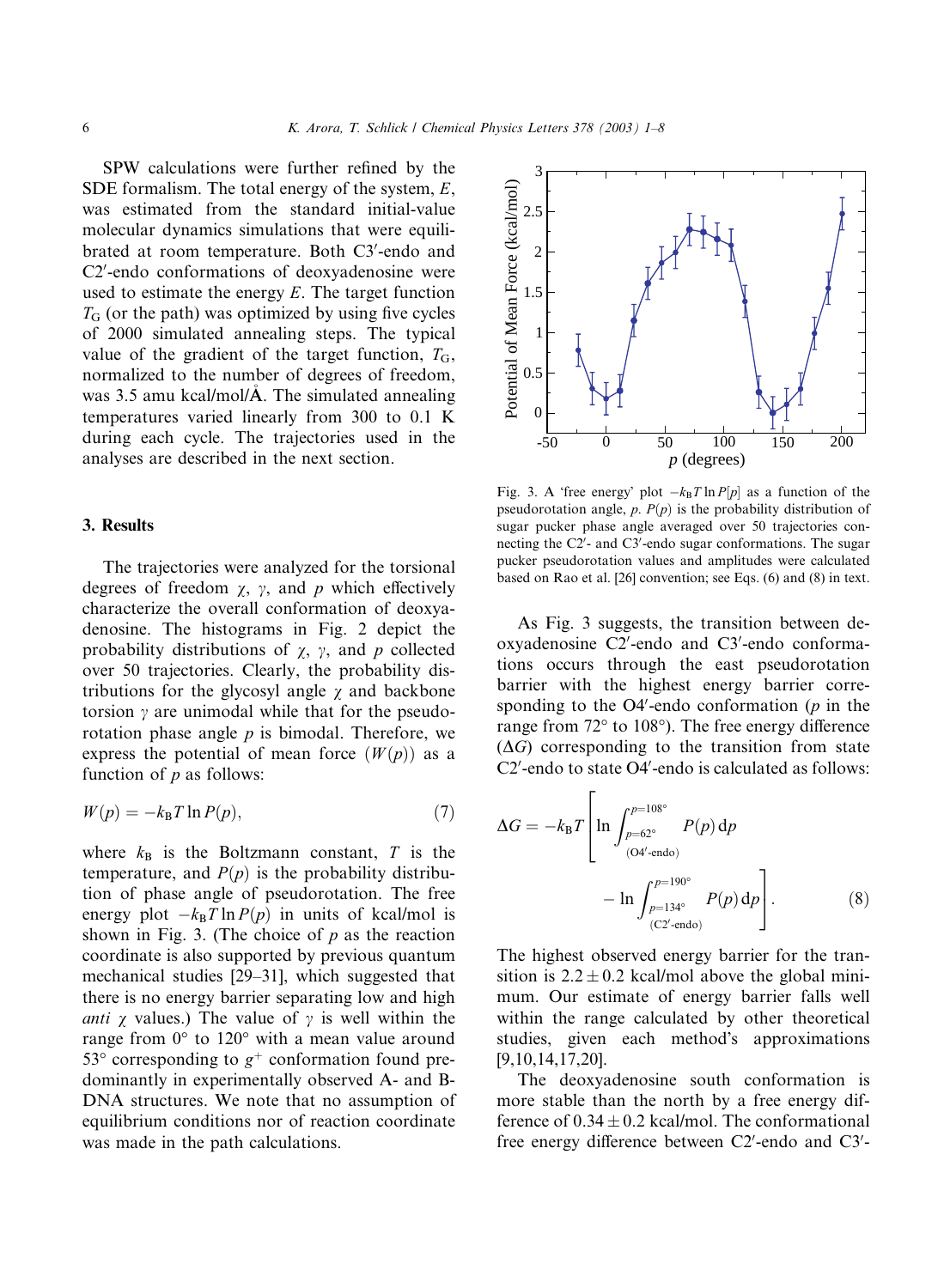

Fig. 4. Scatter plot of the sugar puckering amplitude ( $v_{\text{max}}$ ) as a function of the pseudorotation phase angle  $(p)$  for all structures observed in 50 trajectories connecting the deoxyadenosine C2'endo and C3'-endo conformations. Note the decrease in puckering amplitude for  $72^{\circ} \leq p \leq 108^{\circ}$ .

endo conformations was computed using Eq. (8) except that the integration limits  $-20^{\circ} \leq p \leq 34^{\circ}$ . This estimate of energy difference is consistent with experimental and theoretical measurements [10,28,32].

The puckering amplitude  $v_{\text{max}}$  decreases while passing over the east energy barrier  $(p \text{ in range})$ from  $72^{\circ}$  to  $108^{\circ}$ ) (Fig. 4). The average value of the amplitude,  $\langle v_{\text{max}} \rangle$ , in the O4'-endo region is 12°, suggesting that the puckering transition occurs through a high-energy planar intermediates. There is significant flattening of the ring around the barrier region. This result is in concordance with the results of Foloppe and MacKerell [15] who observed an amplitude of  $18.1^\circ$  in the O4'-endo state. The strain associated with the flattening of the furanose ring is believed to be the major contributor to the east energy barrier. As is well known, the west barrier ( $p = 270^{\circ}$ ) is highly unfavorable due to steric interactions between  $Cl'$ and C4<sup> $\prime$ </sup> substituents of the sugar ring.

#### 4. Discussion

The conformational transition pathway of a deoxyadenosine nucleoside was investigated using the stochastic difference equation algorithm applied for first time to a nucleic acid system. The MOIL software was used to perform all the calculations using the AMBER version parm99 force field for nucleic acids, which we carefully incorporated and tested. The conformational free energy difference and free energy barrier between the C2'-endo and C3'-endo conformations of deoxyadenosine were determined from histogram analyses of 50 trajectories connecting the two states using SDE. As expected, the transition between the two predominant conformations was found to occur via the east energy barrier (O4'-endo conformation) with a decrease in the amplitude of furanose ring going over the east energy barrier. Our results are in good agreement with other theoretical studies as well as experiments that suggest a relatively low barrier that implies frequent interconversion.

Clearly, the behavior of the free nucleoside will be different from that in DNA, but we expect qualitative features of the free energy energy surface to be maintained. The SDE method we have used is based on a different physical approach and different approximations than used in prior studies of nucleic acid systems. Our benchmark computation shows that SDE has potential for large protein/DNA systems. Of course, the challenge of convergence of the free energy for a large system (due to large system size and large barriers) will have to be overcome. The present calculations are fast (e.g., generation of a single SDE trajectory takes 1 h of CPU time, and umbrella sampling to compute the free energy from a single optimal path takes about 2 h of CPU time, on an SGI Origin2000 300 MHz R120000 processor), but several months of computing time will be required for a macromolecular system of order of 50 000 atoms.

#### Acknowledgements

We are grateful to Prof. Ron Elber, Dr. Alfredo Cárdenas, and Ileana Stoica for making us available the latest code of MOIL and for technical assistance with its implementation. We thank the Elber lab for hosting K. Arora at Cornell and allowing him to gain experience with the SDE code. We thank Dr. Ravi Radhakrishnan for many